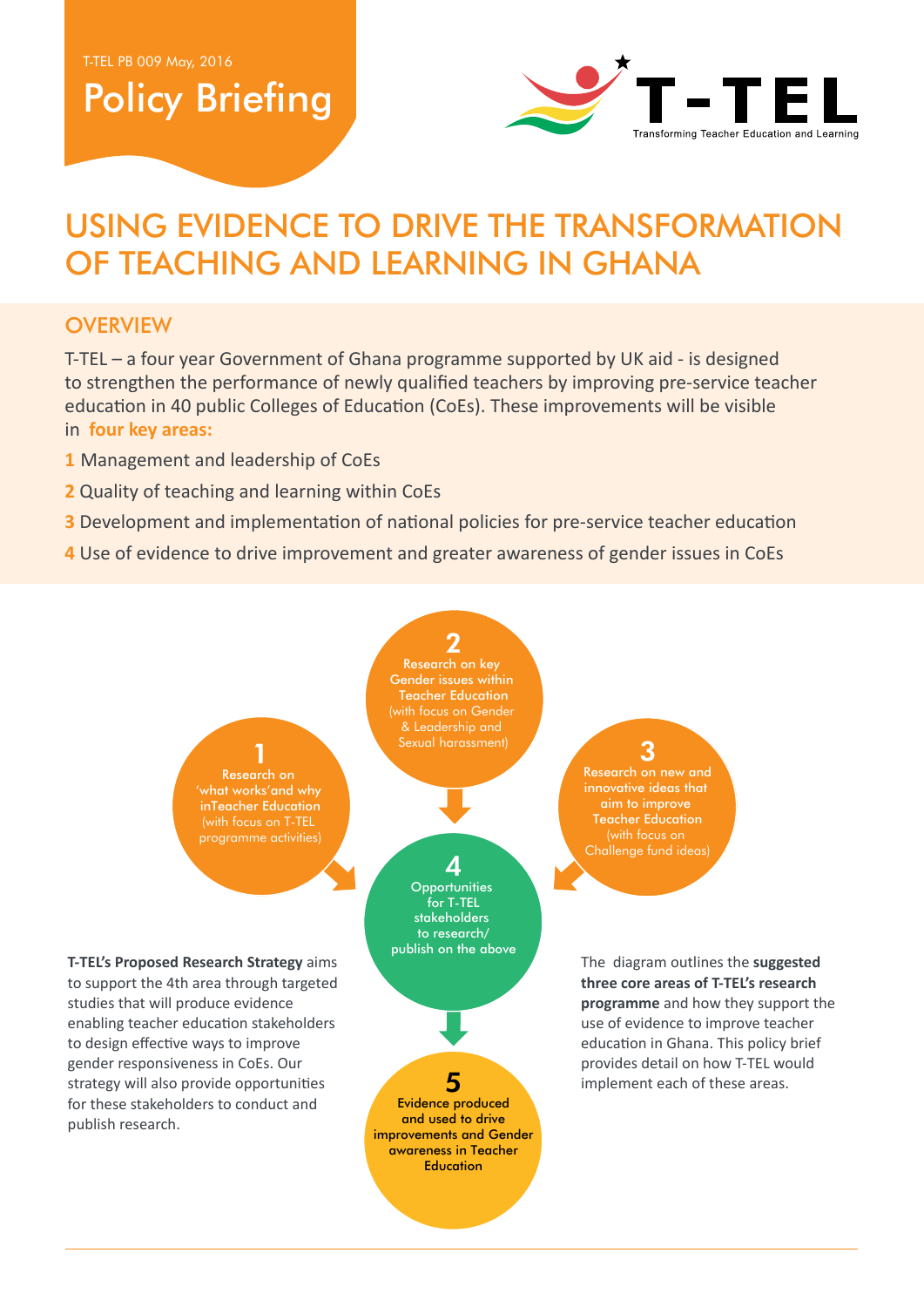#### 1. WHAT WORKS AND WHY

T-TEL activities have been designed to facilitate change in a number of beneficiaries' behaviours and actions, such as:

- **• Supporting CoE Principals' use of College Improvement Plans**
- **• Enhancing CoE Tutors' use of student-focused teaching methods**
- **• Facilitating school Mentors' use of gender-sensitive mentoring strategies.**

To allow the monitoring of how T-TEL beneficiaries are performing before, during and after our activities, T-TEL will embed a longitudinal qualitative study around three quantitative studies (baseline, mid-term and end) in order to explain why changes may or may not be occurring, and how positive changes were brought about.

Using these findings, we will score beneficiary behaviour to show us the T-TEL activities that are 'working' and explain why (or why not) through qualitative analysis. Combined, this qualitative and quantitative research will provide a long-term, mixed-methods approach to understanding and evaluating the impact of T-TEL. It will do this in three ways:

1) **Technical/implementation activities will be improved** by consistent qualitative data collection

2)**Qualitative data will nuance evaluations of T-TEL** based solely on logframe indicator measurements

3) **Robust evidence will be produced by both qualitative and quantitative data** that can inform policy and practice aimed at driving improvements in CoEs.

# 2. TACKLING GENDER ISSUES

There are a number of gender-related issues in teacher education that T-TEL is designed to tackle. Our activities aim to facilitate change in stakeholders (CoE tutors, Tutors, Beginning Teachers) using gender-responsive teaching and learning.

We are providing robust training on issues of gender and inclusion, to enhance the opportunities and achievements of CoE female students and staff and and improve the interactions between Beginning Teachers and their pupils, particularly girls.

In addition, T-TEL plans to conduct research on two key issues that greatly affect female students and staff, but have thus far been under-researched at colleges. These include:

- a) **Gender and Leadership:** A study that looks into the formal and informal enablers and constraints on female participation and representation in CoE leadership, management and decision-making. It includes an investigation into the key issues related to gender and college management from the perspective of Principals. A better understanding of these will help drive the improvement of gender responsiveness within tertiary institutions.
- b) **Sexual Harassment:** There is a growing body of evidence about sexual harassment in education institutions in Ghana, but very little work has been carried out in CoEs. NCTE and NTC have already identified sexual harassment as a policy priority and T-TEL has conducted a review of CoE policies on sexual harassment to support this. This research would provide further evidence of the nature and scope of harassment in colleges.

Both these studies will produce robust evidence that will raise the awareness of key gender issues in CoEs, and inform policy and practice aimed at improving genderrelated issues in education.

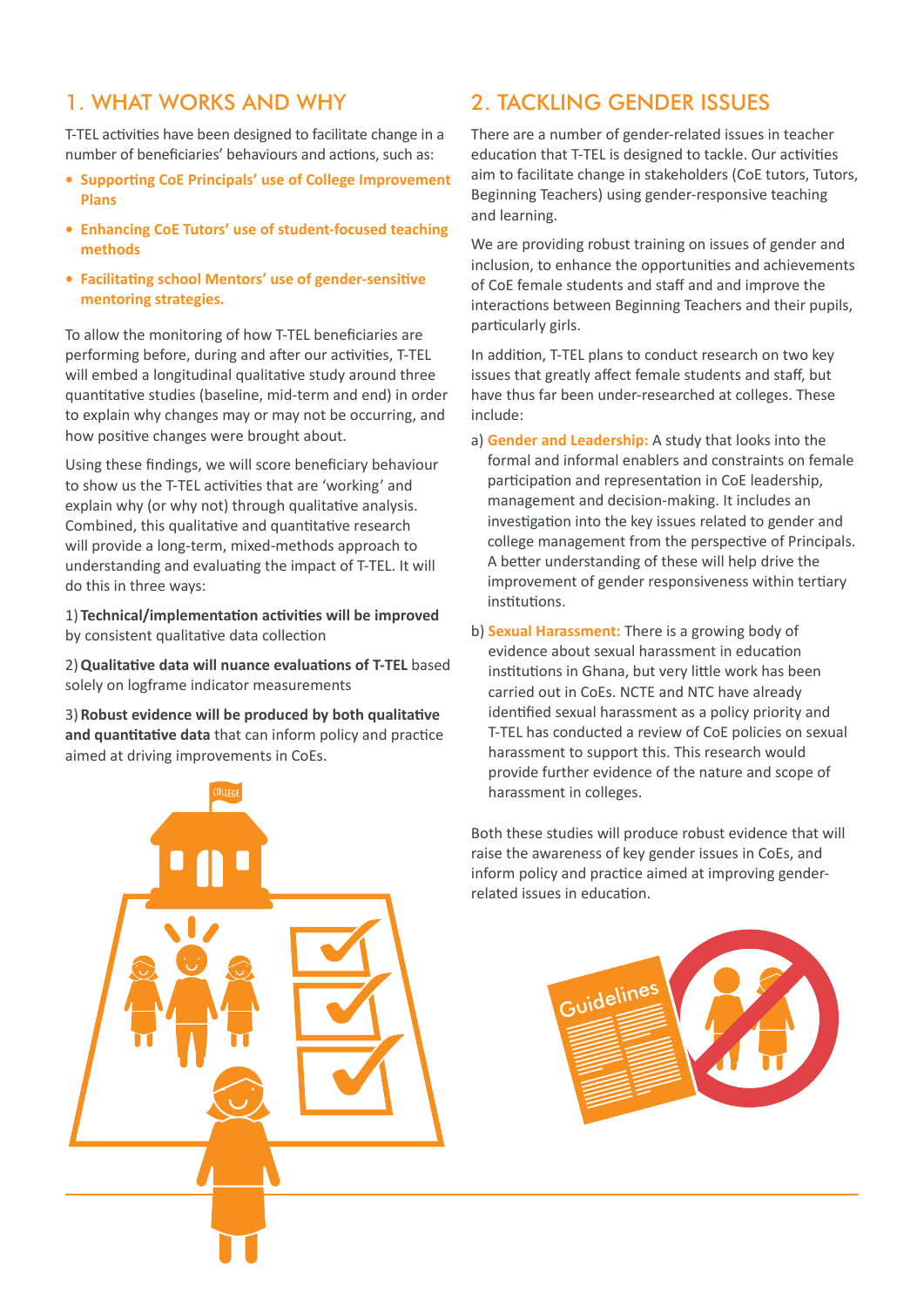### 3. SUPPORTING NEW AND INNOVATIVE IDEAS

To support the change process in colleges, **T-TEL has launched a Challenge Fund to identify and nurture innovative ideas and activities that improve teaching, learning and management in CoEs.** These activities will be initiated and implemented either by colleges themselves or through partnerships with other organisations. Although recipients of the Challenge Fund will be expected to monitor and measure their results as part of accountability requirements, T-TEL aims to conduct more rigorous research on promising ideas and models that could be replicated across colleges.

As an example, one college has suggested that Tutors' experience of teaching and conducting in-service training in partner schools will improve their own abilities, and the level of Teaching Practice in basic schools. An in-service training model at basic schools - conducted by Tutors and based on T-TEL's Tutor Professional Development training - would be an interesting and sustainable way to improve pedagogy across basic and tertiary education. T-TEL could support the implementation of this activity through:

**1) supporting Tutors to teach in partner schools for an amount of time**

**2) helping Tutors adapt T-TEL Tutor Professional Development materials to an in-service training programme for partner school teachers**

**3) supporting Tutors to facilitate training with mentors, student teachers and staff teachers at partner schools**

**4) conducting rigorous research with all participants regarding training activities and outcomes.** 

The exact research design, methods for data collection and implementation strategy will depend on the applications received and agreements with participating CoEs. However, the overall aim of the research will be to produce robust evidence that can inform policy to scaleup innovative and successful interventions.

### 4. OPPORTUNITIES FOR T-TEL STAKEHOLDERS TO CONDUCT AND PUBLISH RESEARCH

These research studies all include opportunities embedded in their designs for CoE Tutors, Principals, T-TEL stakeholders such as College Improvement Advisers (CIAs) as well as MA students**<sup>1</sup>** .

For the longitudinal qualitative study, six Tutors from each case study CoE will be selected and supported to collect data and contribute analysis. For the Gender & Leadership study, CIAs will add 1-2 days onto their CoE visits to collect data with key respondents across all colleges. For the Challenge Fund, the Tutors will conduct action research at both an individual and intervention level to improve subsequent replication by other CoEs. In each of these studies, participating stakeholders will be given thorough training and support by T-TEL in data collection tools, methods and protocols, data analysis and writing.

In addition, T-TEL also aims to support the development and implementation of a 'Ghana Educator' journal – a resource to recognise and disseminate promising ideas and innovations for improved learning in teacher education classrooms. This could include pedagogical adaptations from T-TEL's Professional Development course. The journal would recognise CoE Tutors who have been using and adapting T-TEL modules, and would provide a framework to support Tutors' experience in writing for publication, including for example clear templates for article-writing for Tutors.

The journal would also create the opportunity for Tutors to publish (already a requirement for tertiary educators), reinforce pedagogical improvements promoted by T-TEL training and recognise and disseminate best practice amongst teacher educators. Ideally, NTC would take responsibility for the journal, and T-TEL would provide all the necessary support to implement it.



**1** MA scholarships will be offered to select CoE Tutors and their research activities will be tied to T-TEL's research programme